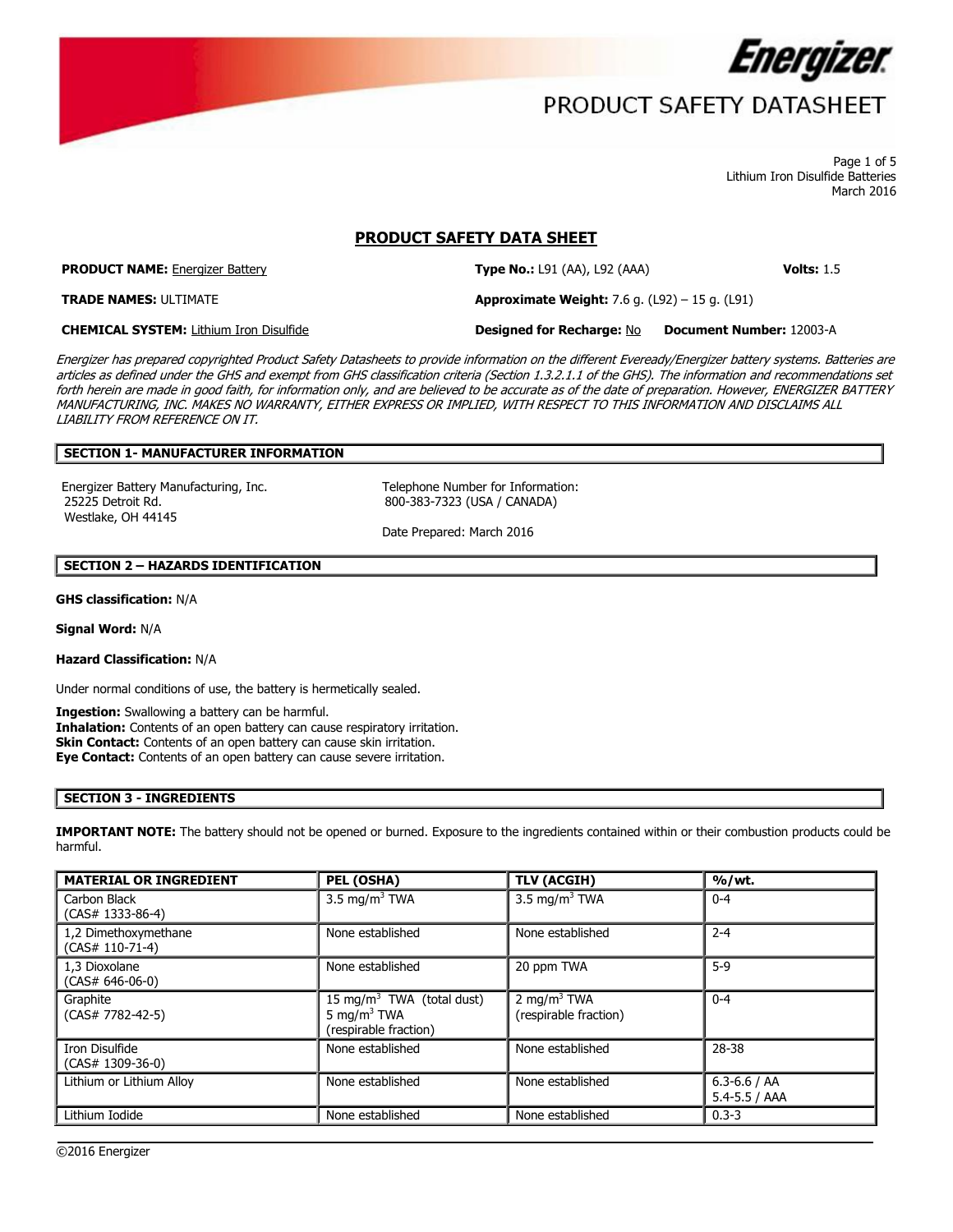

## PRODUCT SAFFTY DATASHFFT

#### Page 2 of 5 March 2016 Lithium Iron Disulfide Batteries

| Non-Hazardous Components<br>Steel<br>None established |                  | None established | 18-22   |
|-------------------------------------------------------|------------------|------------------|---------|
| (iron CAS# 65997-19-5)<br>Plastic and Other           | None established | None established | Balance |

### **SECTION 4 – FIRST AID MEASURES**

 **Ingestion:** Do not induce vomiting or give food or drink. Seek medical attention immediately. CALL NATIONAL BATTERY INGESTION HOTLINE for advice and follow-up (202-625-3333) collect day or night.

**Inhalation:** Provide fresh air and seek medical attention.

**Skin Contact:** Remove contaminated clothing and wash skin with soap and water.

**Eye Contact:** Immediately flush eyes thoroughly with water for at least 15 minutes, lifting upper and lower lids, until no evidence of the chemical remains. Seek medical attention.

**Note:** Carbon black is listed as a possible carcinogen by International Agency for Research on Cancer (IARC).

### **SECTION 5- FIRE FIGHTING MEASURES**

In case of fire where lithium batteries are present, flood area with water or smother with a Class D fire extinguishant appropriate for lithium metal, such as Lith-X. Water may not extinguish burning batteries but will cool the adjacent batteries and control the spread of fire. Burning batteries will burn themselves out. Virtually all fires involving lithium batteries can be controlled by flooding with water. However, the contents of the battery will react with water and form hydrogen gas. In a confined space, hydrogen gas can form an explosive mixture. In this situation, smothering agents are recommended. A smothering agent will extinguish burning lithium batteries.

Emergency Responders should wear self-contained breathing apparatus. Burning lithium-iron disulfide batteries produce toxic and corrosive lithium hydroxide fumes and sulfur dioxide gas.

### **SECTION 6 - ACCIDENTAL RELEASE MEASURES**

To cleanup leaking batteries:

 Battery materials should be disposed of in a leak-proof container. **Ventilation Requirements:** Room ventilation may be required in areas where there are open or leaking batteries. **Respiratory Protection:** Avoid exposure to electrolyte fumes from open or leaking batteries. **Eye Protection:** Wear safety glasses with side shields if handling an open or leaking battery. **Gloves:** Use neoprene or natural rubber gloves if handling an open or leaking battery.

#### **SECTION 7 - HANDLING AND STORAGE**

 **Storage:** Store in a cool, well ventilated area. Elevated temperatures can result in shortened battery life. In locations that handle large quantities of lithium batteries, such as warehouses, lithium batteries should be isolated from unnecessary combustibles.

Mechanical Containment: If potting or sealing the battery in an airtight or watertight container is required, consult your Energizer Battery Manufacturing, Inc. representative for precautionary suggestions. Do not obstruct safety release vents on batteries. Encapsulation of batteries will not allow cell venting and can cause high pressure rupture.

 circuit. **Handling:** Accidental short circuit for a few seconds will not seriously affect the battery. Prolonged short circuit will cause the battery to lose energy, generate significant heat and can cause the safety release vent to open. Sources of short circuits include jumbled batteries in bulk containers, metal jewelry, metal covered tables or metal belts used for assembly of batteries into devices. Damaging a lithium battery may result in an internal short

 Crushed or damaged batteries may result in a fire. The contents of an open battery, including a vented battery, when exposed to water, may result in a fire and/or explosion.

If soldering or welding to the battery is required, consult your Energizer representative for proper precautions to prevent seal damage or short circuit.

 **Charging:** This battery is manufactured in a charged state. It is not designed for recharging. Recharging can cause battery leakage or, in some cases, high pressure rupture. Inadvertent charging can occur if a battery is installed backwards.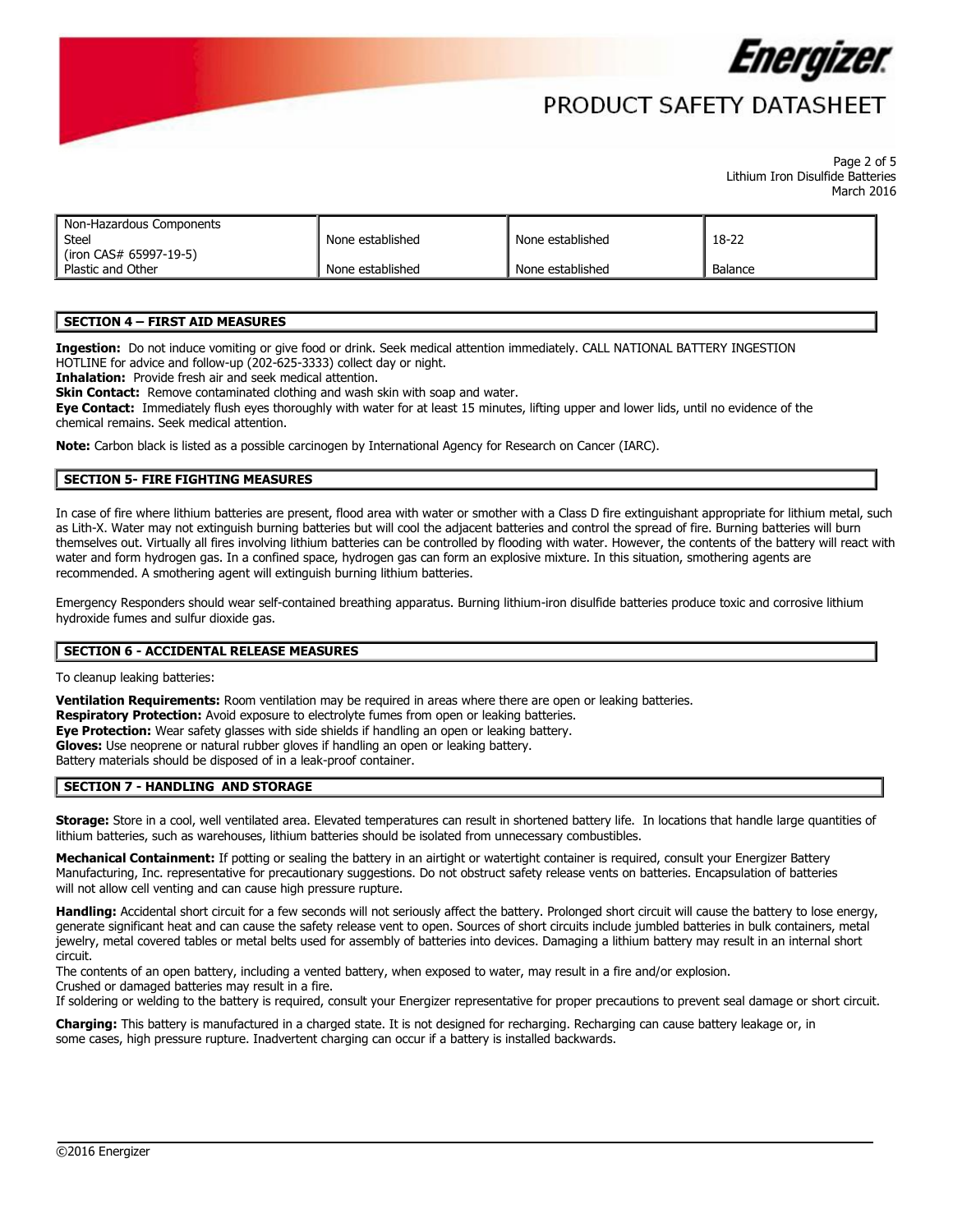

 Page 3 of 5 March 2016 Lithium Iron Disulfide Batteries

**Labeling:** If the Energizer label or package warnings are not visible, it is important to provide a package and/or device label stating:

WARNING: Battery can explode or leak and cause burns if installed backwards, disassembled, charged, or exposed to water, fire or

high temperature. Where accidental ingestion of small batteries is possible, the label should include:

 WARNING: (1) Keep away from small children. If swallowed, promptly see doctor; have doctor phone (202) 625-3333 collect. temperature. (2) Battery can explode or leak and cause burns if installed backwards, disassembled, charged, or exposed to water, fire or high

#### **SECTION 8 - EXPOSURE CONTROLS/PERSONAL PROTECTION**

### **SECTION 9 – PHYSICAL AND CHEMICAL PROPERTIES**

| Appearance (physical state, color, etc.): | Solid object                  |
|-------------------------------------------|-------------------------------|
| Upper Explosive Limits:                   | Not applicable for an Article |
| Lower Explosive Limits                    | Not applicable for an Article |
| Odor                                      | No odor                       |
| Vapor Pressure (mm Hg @ 25°C)             | Not applicable for an Article |
| <b>Odor Threshold</b>                     | No odor                       |
| Vapor Density (Air = $1$ )                | Not applicable for an Article |
| pH                                        | Not applicable for an Article |
| Density $(g/cm3)$                         | $1.7 - 2.0$                   |
| Melting point/Freezing Point              | Not applicable for an Article |
| Solubility in Water (% by weight)         | Not applicable for an Article |
| Boiling Point @ 760 mm Hg (°C)            | Not applicable for an Article |
| Flash Point                               | Not applicable for an Article |
| Evaporation Rate (Butyl Acetate = $1$ )   | Not applicable for an Article |
| Flammability                              | Not applicable for an Article |
| <b>Partition Coefficient</b>              | Not applicable for an Article |
| Auto-ignition Temperature                 | Not applicable for an Article |
| Decomposition Temperature                 | Not applicable for an Article |
| Viscosity                                 | Not applicable for an Article |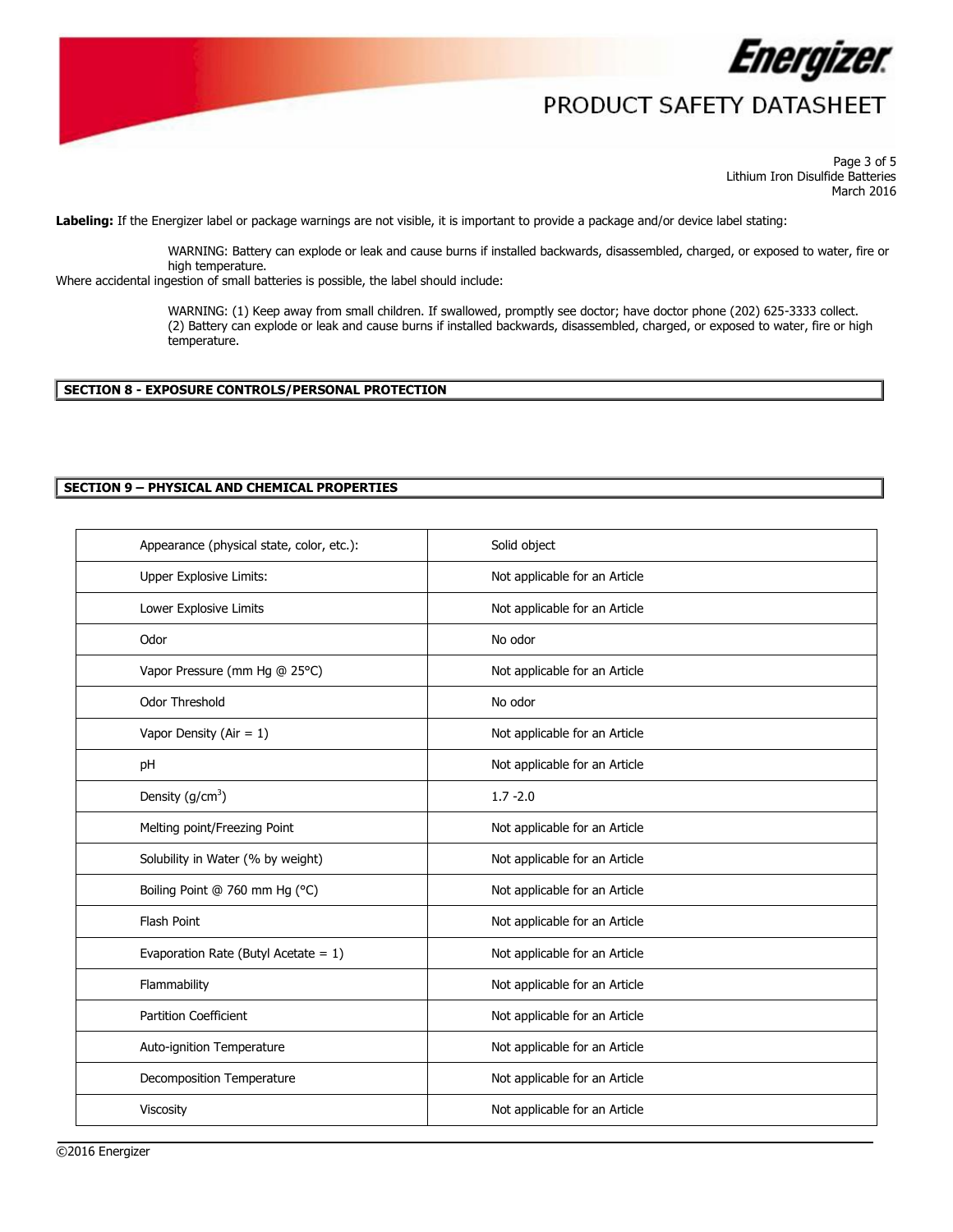

 Page 4 of 5 March 2016 Lithium Iron Disulfide Batteries

#### **SECTION 10 – STABILITY AND REACTIVITY**

 with water" and therefore do not meet any of the criteria established in 40 CFR 261.2 for reactivity. Lithium iron disulfide batteries contain no sulfides or cyanides and they do not meet any other reactivity criteria including "reacts violently

### **SECTION 11 – TOXICOLOGICAL INFORMATION**

Under normal conditions of use, lithium iron disulfide batteries are non-toxic.

#### **SECTION 12 – ECOLOGICAL INFORMATION**

Issues such as ecotoxicity, persistence and bioaccumulation are not applicable for articles.

### **SECTION 13 – DISPOSAL CONSIDERATIONS**

 Lithium iron disulfide batteries are not hazardous waste per the United States Resource Conservation and Recovery Act (RCRA) - 40 CFR Part 261 Subpart C. Dispose of in accordance with all applicable federal, state and local regulations.

#### **SECTION 14 – TRANSPORT INFORMATION**

In general, all batteries in all forms of transportation (ground, air, or ocean) must be packaged in a safe and responsible manner. Regulatory concerns from all agencies for safe packaging require that batteries be packaged in a manner that prevents short circuits and be contained in "strong outer packaging" that prevents spillage of contents. All original packaging for Energizer lithium batteries are compliant with these regulatory concerns.

 listed below. (Essentially, they are properly packaged and labeled, contain less than 1 gram of lithium and pass the tests defined in UN model Energizer lithium-iron disulfide batteries are exempt from the classification as dangerous goods as they meet the requirements of the special provisions regulation section 38.3).

| <b>Regulatory Body</b>              | <b>Special Provisions</b>        |  |  |
|-------------------------------------|----------------------------------|--|--|
| <b>ADR</b>                          | 188, 230, 310, 636, 656          |  |  |
| IMDG                                | 188, 230, 310, 957               |  |  |
| UN                                  | UN 3090, UN 3091                 |  |  |
| US DOT                              | 29, A54, A100, A101              |  |  |
| IATA 57 <sup>th</sup> Edition, ICAO | Packaging Instructions 968 - 970 |  |  |

Energizer is registered with CHEMTREC. In the event of an incident during transport call 1-800-424-9300 (North America) or 1-703-527-3887 (International).

A global lithium label chart is provided below to summarize the current global labeling requirements.

#### **Label Summary Chart**

| <b>Shipping</b><br>Mode | Li content                                              | Net quantity wt.<br>of batteries per<br>package | <b>Battery Type</b>     | AllIb<br>9 | CALTERN<br>ff<br>$\overline{\mathbf{v}}$<br>NEVADA DE GUARDIA<br>will said at building one<br>For open behindering and . (2012) Contact | CARGO AIRCRAFT<br>ए रहा |
|-------------------------|---------------------------------------------------------|-------------------------------------------------|-------------------------|------------|-----------------------------------------------------------------------------------------------------------------------------------------|-------------------------|
| AIR                     | 0.3g to $\leq$ 1g/cell<br>0.3g to $\leq$ 2g/<br>battery | $\leq$ 2.5 kg                                   | L91, L92, L522          | <b>YES</b> | YES                                                                                                                                     | <b>YES</b>              |
|                         | $\leq$ 0.3q/cell                                        | $\leq$ 2.5kg                                    | All Li Coin and<br>2L76 | <b>NO</b>  | YES                                                                                                                                     | <b>YES</b>              |
|                         | $\leq$ 0.3q/cell                                        | $>2.5$ kg                                       | All Li Coin and<br>2L76 | YES        | YES                                                                                                                                     | <b>YES</b>              |
| Land/<br>Sea only       | All                                                     | All                                             | All                     | <b>NO</b>  | <b>YES</b>                                                                                                                              | <b>YES</b>              |